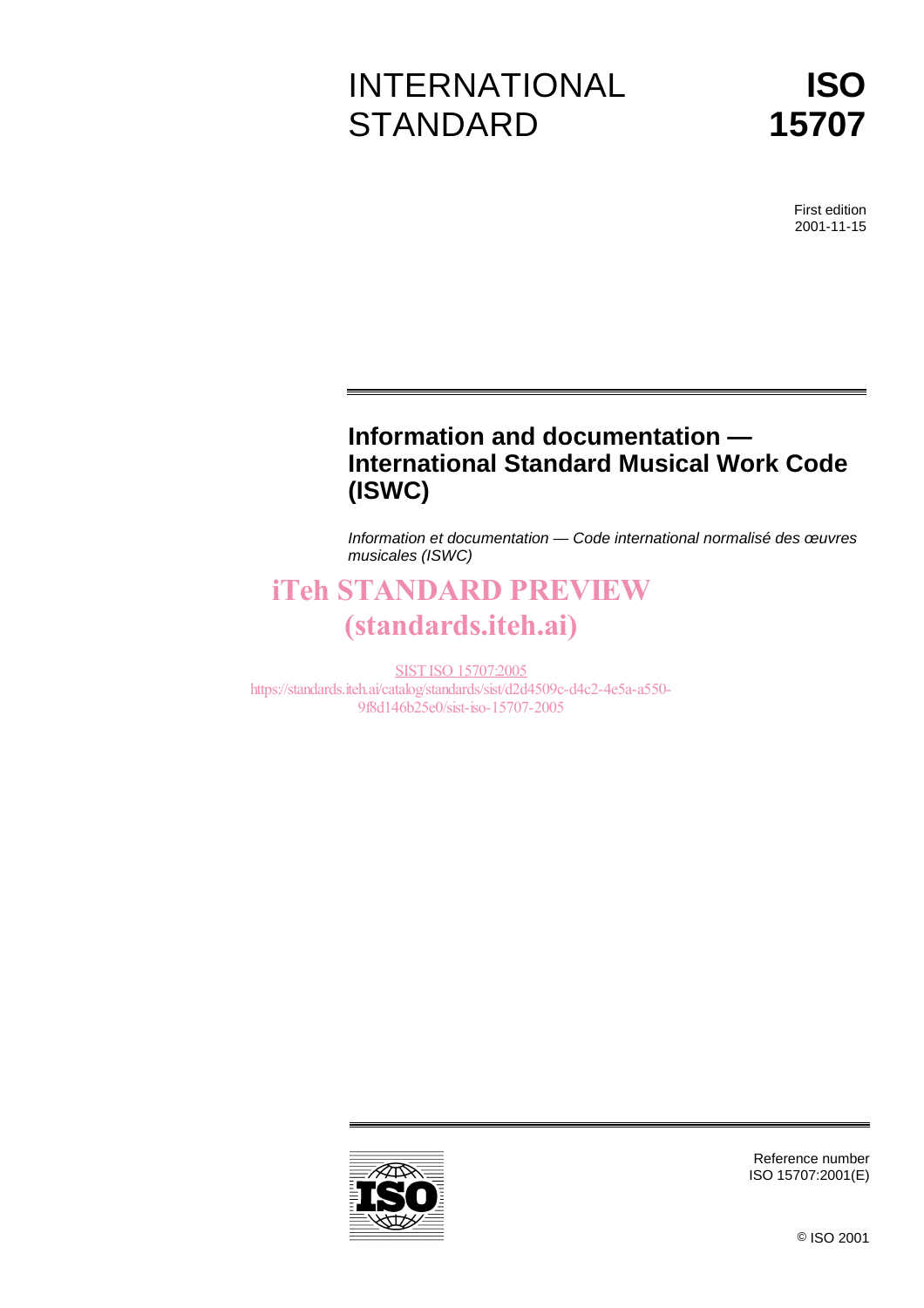#### **PDF disclaimer**

This PDF file may contain embedded typefaces. In accordance with Adobe's licensing policy, this file may be printed or viewed but shall not be edited unless the typefaces which are embedded are licensed to and installed on the computer performing the editing. In downloading this file, parties accept therein the responsibility of not infringing Adobe's licensing policy. The ISO Central Secretariat accepts no liability in this area.

Adobe is a trademark of Adobe Systems Incorporated.

Details of the software products used to create this PDF file can be found in the General Info relative to the file; the PDF-creation parameters were optimized for printing. Every care has been taken to ensure that the file is suitable for use by ISO member bodies. In the unlikely event that a problem relating to it is found, please inform the Central Secretariat at the address given below.

# iTeh STANDARD PREVIEW (standards.iteh.ai)

SIST ISO 15707:2005 https://standards.iteh.ai/catalog/standards/sist/d2d4509c-d4c2-4e5a-a550- 9f8d146b25e0/sist-iso-15707-2005

© ISO 2001

All rights reserved. Unless otherwise specified, no part of this publication may be reproduced or utilized in any form or by any means, electronic or mechanical, including photocopying and microfilm, without permission in writing from either ISO at the address below or ISO's member body in the country of the requester.

ISO copyright office Case postale 56 · CH-1211 Geneva 20 Tel. + 41 22 749 01 11 Fax + 41 22 749 09 47 E-mail copyright@iso.ch Web www.iso.ch

Printed in Switzerland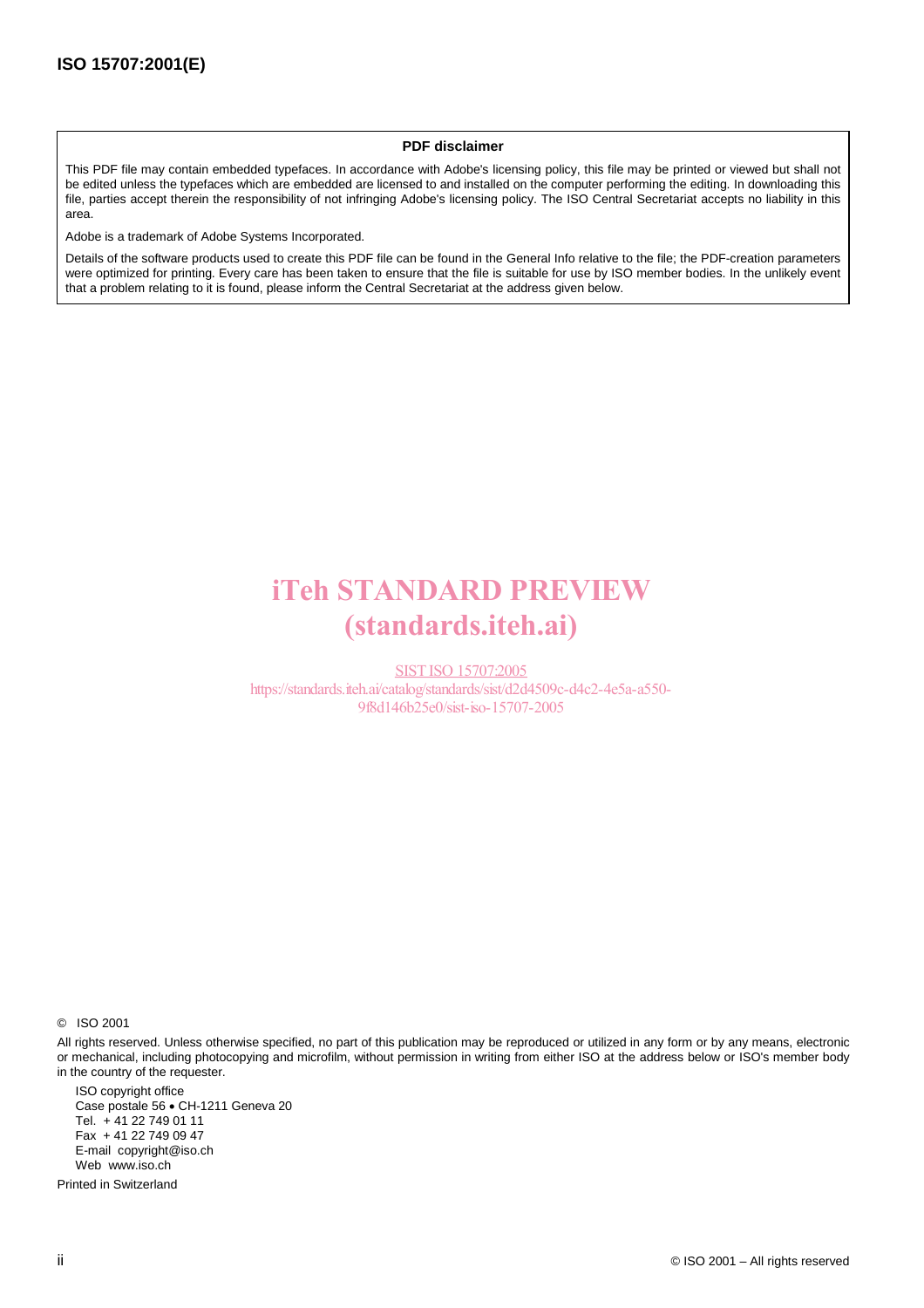# **Contents**

| $\mathbf{1}$                             |                                                                                                |  |
|------------------------------------------|------------------------------------------------------------------------------------------------|--|
| $\mathbf{2}$                             |                                                                                                |  |
| $\mathbf{3}$<br>3.1<br>3.2<br>3.3<br>3.4 |                                                                                                |  |
| $\overline{\mathbf{4}}$                  |                                                                                                |  |
| 5                                        |                                                                                                |  |
| 6                                        |                                                                                                |  |
|                                          |                                                                                                |  |
|                                          | Annex B (informative) Calculation of the check digit of an ISWC2. T. W. M. Communication and S |  |
|                                          |                                                                                                |  |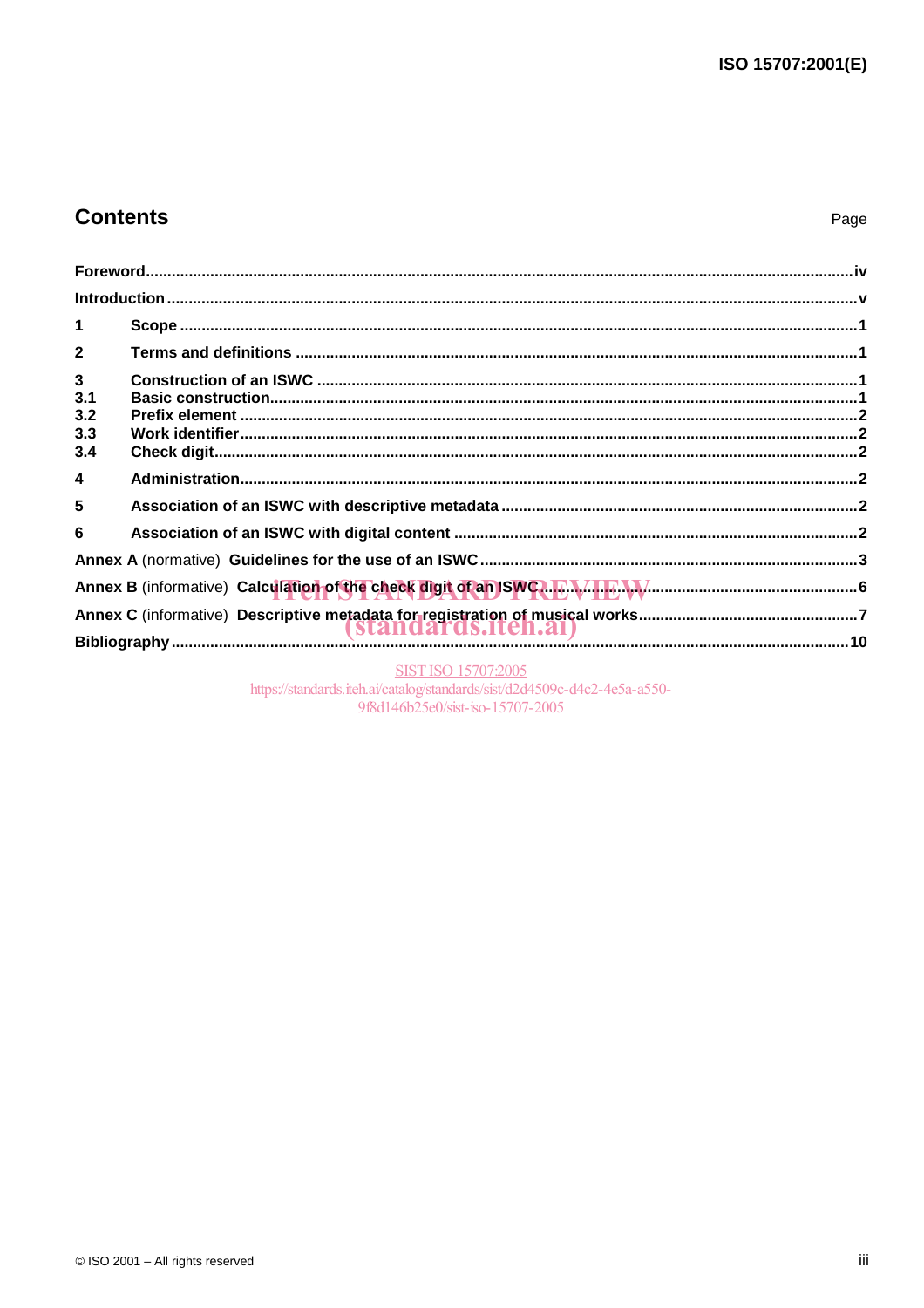# **Foreword**

ISO (the International Organization for Standardization) is a worldwide federation of national standards bodies (ISO member bodies). The work of preparing International Standards is normally carried out through ISO technical committees. Each member body interested in a subject for which a technical committee has been established has the right to be represented on that committee. International organizations, governmental and non-governmental, in liaison with ISO, also take part in the work. ISO collaborates closely with the International Electrotechnical Commission (IEC) on all matters of electrotechnical standardization.

International Standards are drafted in accordance with the rules given in the ISO/IEC Directives, Part 3.

Draft International Standards adopted by the technical committees are circulated to the member bodies for voting. Publication as an International Standard requires approval by at least 75 % of the member bodies casting a vote.

Attention is drawn to the possibility that some of the elements of this International Standard may be the subject of patent rights. ISO shall not be held responsible for identifying any or all such patent rights.

International Standard ISO 15707 was prepared by Technical Committee ISO/TC 46, Information and documentation, Subcommittee SC 9, Presentation, identification and description of documents, in collaboration with the International Confederation of Societies of Authors and Composers (CISAC).

Annex A forms a normative part of this International Standard. Annexes B and C are for information only. (standards.iteh.ai)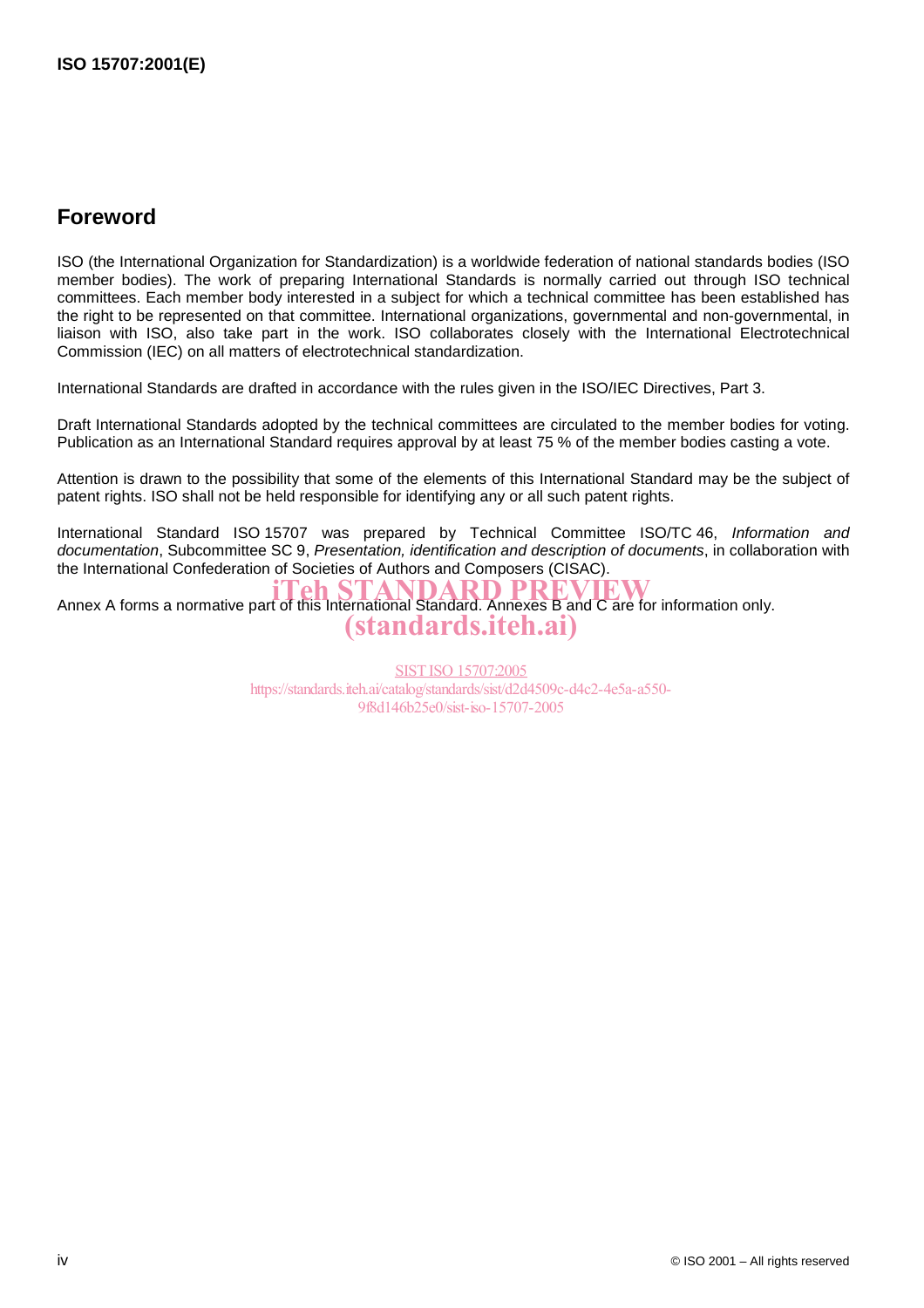## **Introduction**

The International Standard Musical Work Code (ISWC) system was developed by the member societies of the International Confederation of Societies of Authors and Composers (CISAC). CISAC's purpose in creating an ISWC for musical works is to enable more efficient administration of rights to those works on a worldwide basis. The ISWC provides an efficient means of identifying musical works in computer databases and related documentation and for the exchange of information between rights societies, publishers, record companies and other interested parties on an international level.

# iTeh STANDARD PREVIEW (standards.iteh.ai)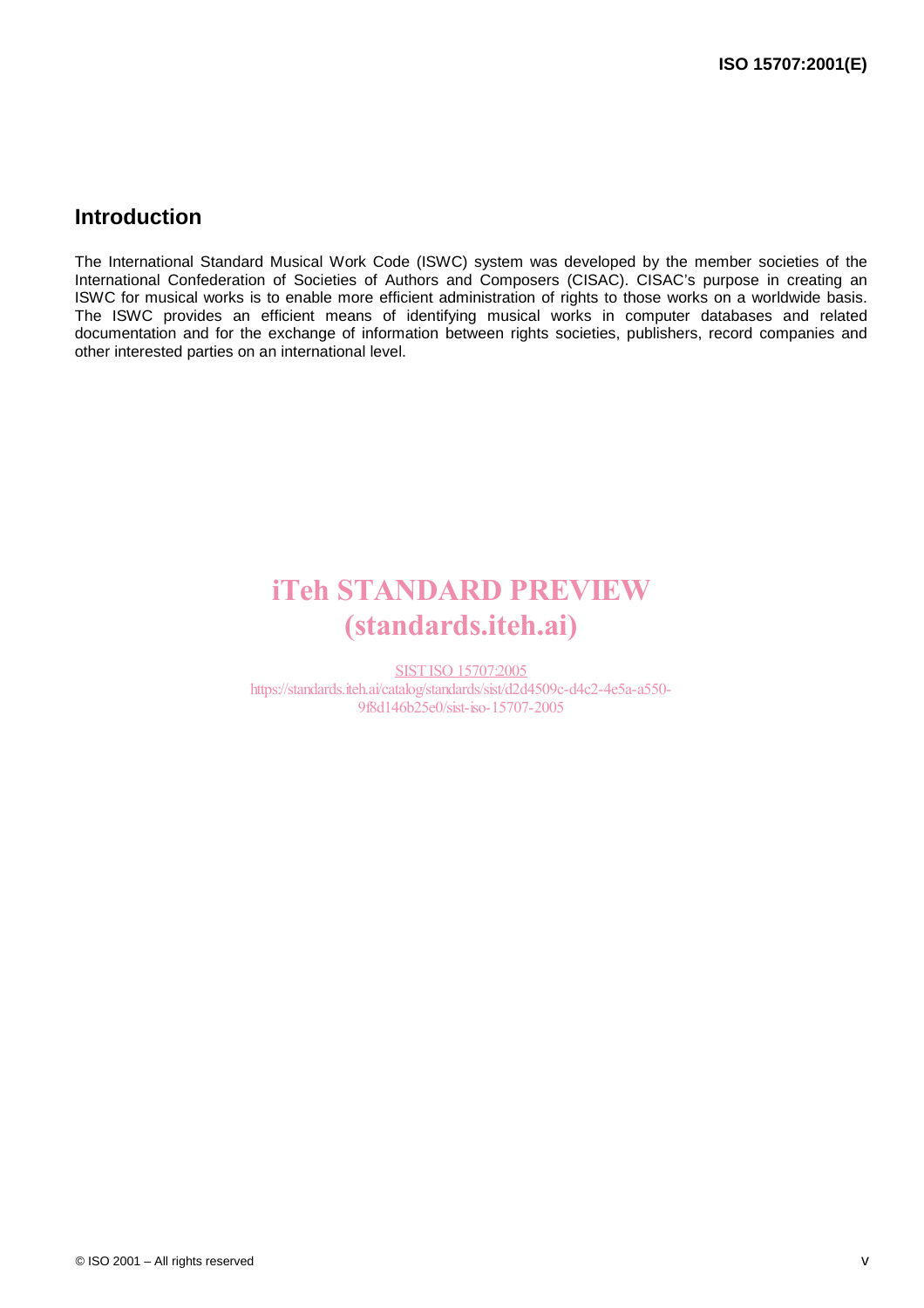# iTeh STANDARD PREVIEW (standards.iteh.ai)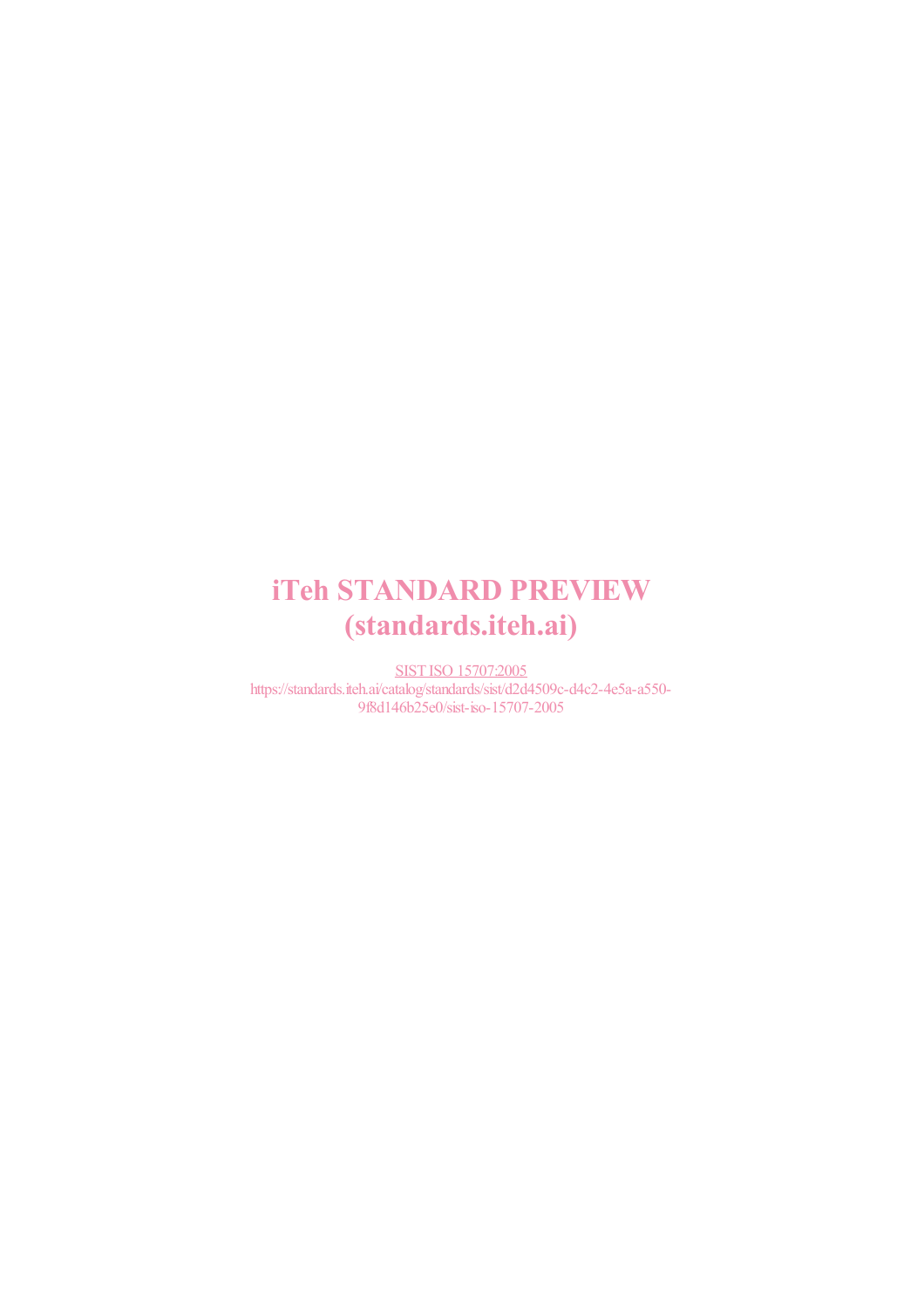# **Information and documentation — International Standard Musical Work Code (ISWC)**

## **1 Scope**

This International Standard specifies a means of uniquely identifying a musical work. It standardizes and promotes internationally the use of a standard identification code so that musical works can be uniquely distinguished from one another within computer databases and related documentation and for the purposes of collecting societies involved in the administration of rights to such works.

The International Standard Musical Work Code (ISWC) identifies musical works as intangible creations. It is not used to identify manifestations of or objects related to a musical work. Such manifestations and objects are the subject of separate identification systems, such as the International Standard Recording Code (ISRC) for sound recordings, the International Standard Music Number (ISMN) for printed music, and the International Standard Audiovisual Number (ISAN) for audiovisual works.

(standards.iteh.ai)

Guidelines for the use of ISWC are given in normative annex A. PREVIEW

## **2 Terms and definitions**

For the purposes of this International Standard, the following terms and definitions apply.

https://standards.iteh.ai/catalog/standards/sist/d2d4509c-d4c2-4e5a-a550- 9f8d146b25e0/sist-iso-15707-2005

#### **2.1 check digit**

added digit which may be used to verify the accuracy of a standard number through a mathematical relationship to the digits contained in that number

NOTE Adapted from ISO 7064:1983.

#### **2.2**

#### **musical work**

work composed of a combination of sounds, with or without accompanying text

## **2.3**

**work**

distinct, abstract creation of the mind whose existence is revealed through one or more expressions (e.g. a performance) or manifestations (e.g. an object)

## **3 Construction of an ISWC**

#### **3.1 Basic construction**

An ISWC consists of a prefix element followed by nine digits and a check digit, as follows:

- prefix element (1 character);
- work identifier (9 digits);
- check digit (1 digit).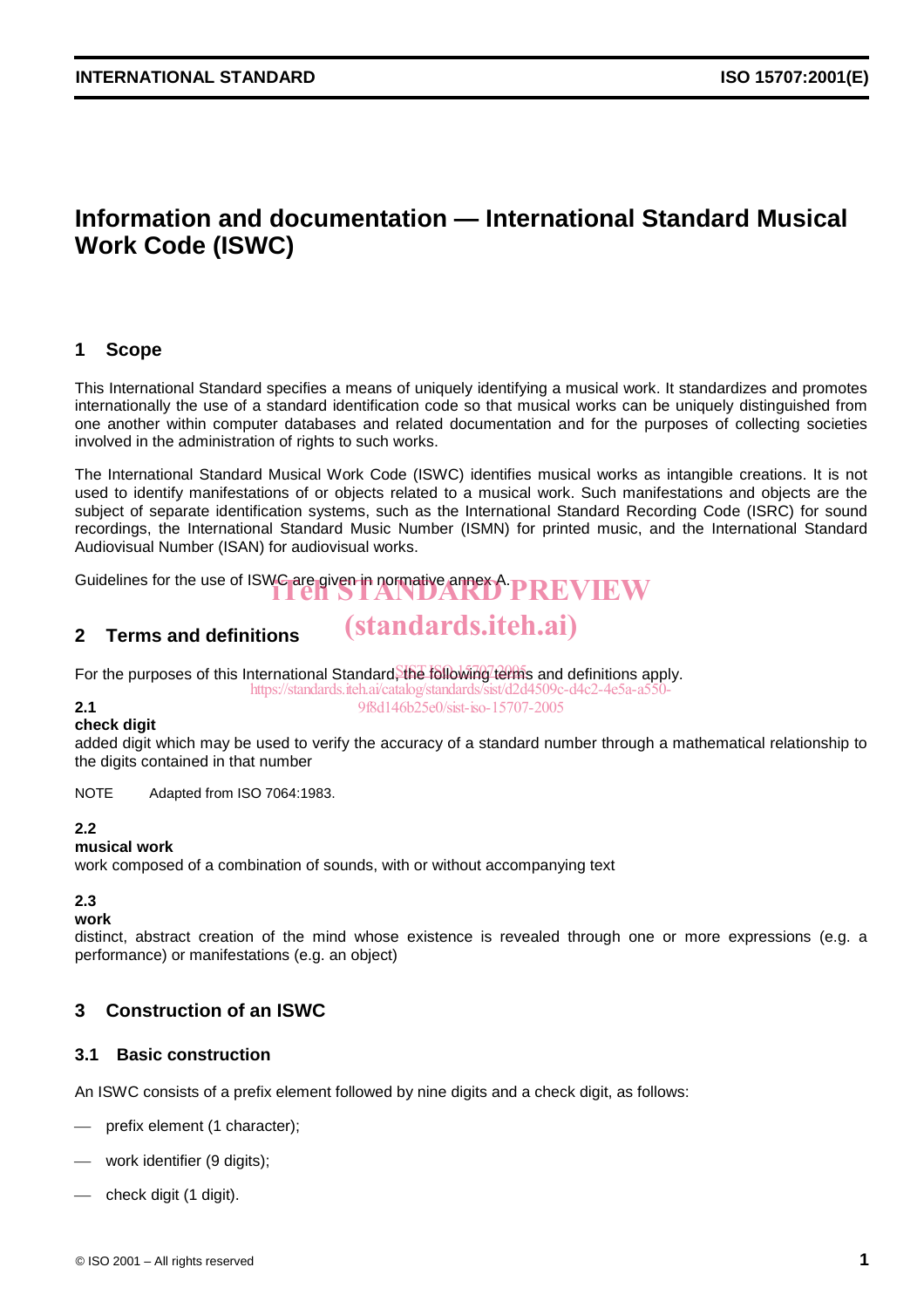When an ISWC is written or printed, the letters ISWC shall precede it. For ease of reading only, hyphens and dots may be used as separators between the elements of the identifier.

EXAMPLE

ISWC T-034.524.680-1

#### **3.2 Prefix element**

The first element of an ISWC shall be the letter "T". If necessary, the International ISWC Agency may, at its discretion, designate another alphanumeric character in place of "T" in order to expand the numbering capacity of the ISWC system and/or to indicate the beginning of a new phase in the assignment of ISWC to musical works.

#### **3.3 Work identifier**

The second element of an ISWC shall be the work identifier. The work identifier is a 9-digit numeric code.

Work identifiers for musical works shall be in the numeric range of 000000001 – 999999999.

### **3.4 Check digit**

The third element of an ISWC shall be the check digit. The check digit of an ISWC is calculated on a weighted modulus 10.

The formula for calculating the check digit is shown in informative annex B. V IE W

# (standards.iteh.ai)

### **4 Administration**

#### SIST ISO 15707:2005

The Registration Authority for this International Standard shall be the International ISWO Agency<sup>1)</sup>.

9f8d146b25e0/sist-iso-15707-2005

The ISWC shall be administered by the International ISWC Agency and by other appropriate ISWC agencies appointed by the International Agency for that purpose.

## **5 Association of an ISWC with descriptive metadata**

An ISWC shall be associated with descriptive data (see informative annex C) about the musical work it identifies by means of a database repository maintained by the specific ISWC agency which registered that work.

## **6 Association of an ISWC with digital content**

An ISWC may be associated with digital expressions and manifestations of a musical work by employing appropriate techniques (e.g. encryption and watermarking) to facilitate tracking the use of that work.

<sup>1)</sup> International ISWC Agency c/o CISAC 20 - 26 boulevard du Parc 92200 Neuilly sur Seine, France Telephone: + 33 1 55 62 08 50 Telefax: + 33 1 55 62 08 60 E-mail: info@iswc.org Web site: www.iswc.org